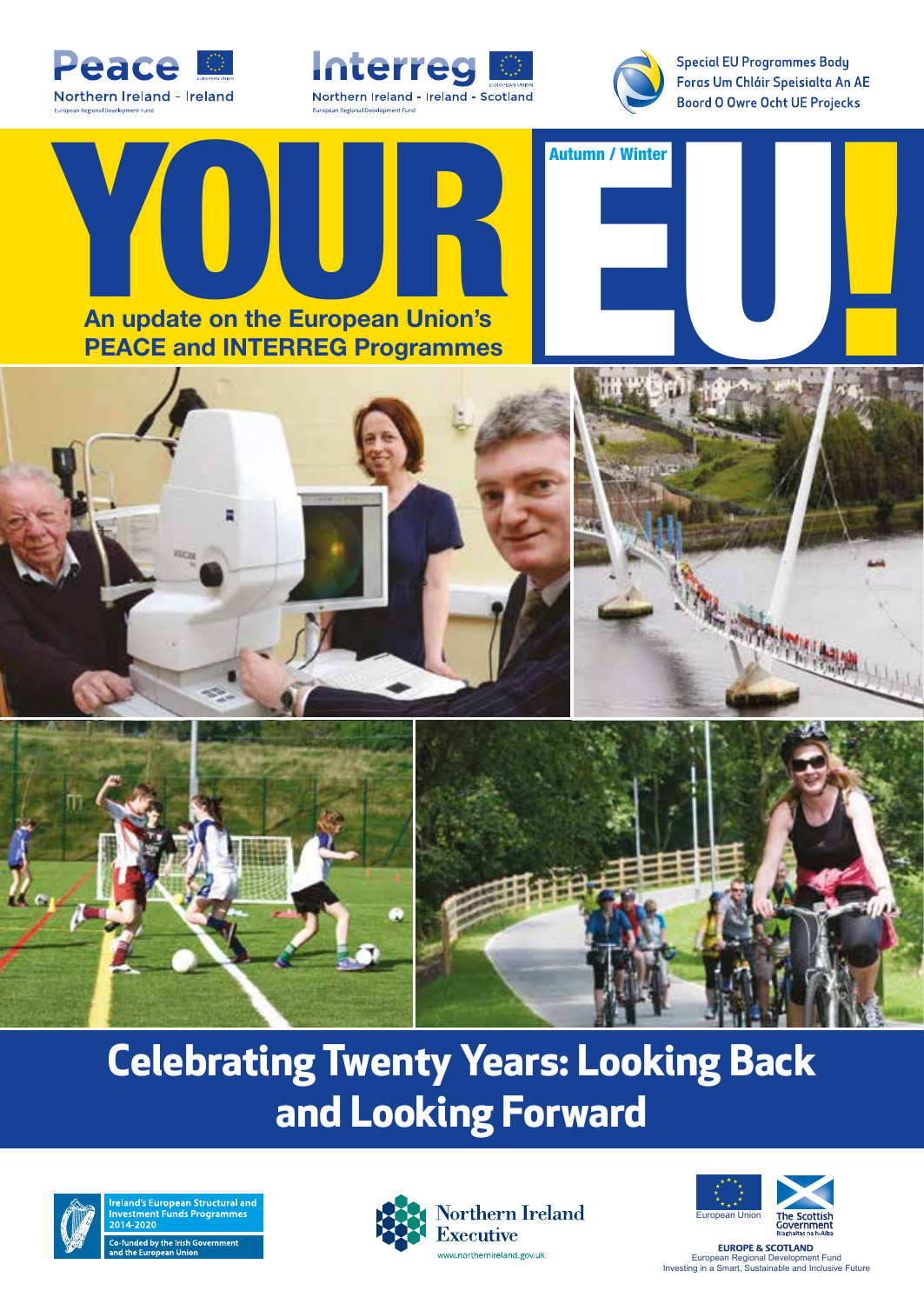

**Special EU Programmes Body** Foras Um Chláir Speisialta An AE **Boord O Owre Ocht UE Projecks** 

## **Contents**

#### PROJECT NEWS

| Page 4 | Special Military & Historical Event Held to Mark the<br>Achievements of Cavan PEACE IV Project |
|--------|------------------------------------------------------------------------------------------------|
| Page 5 | Cross-Border Health Project Recognised in Major EU Award                                       |
| Page 6 | Youth-Led EU Road Trip                                                                         |
| Page 7 | Health Project Celebrates its 1000th Digital Health Intervention                               |

### FEATURE ARTICLE

Pages 8 & 9 Celebrating Twenty Years: Looking Back and Looking Forward

#### NEWS & INFO

| Page 10 | Celebration Event Highlights the Impact of Cross-Border EU |
|---------|------------------------------------------------------------|
|         | Funding in Western Scotland                                |

- Page 11 SEUPB at the National Ploughing Championships
- Page 12 Win-Win for Water Quality and the Environment with Garron Plateau Bog Restoration
- Page 13 St Columb's Park Walled Garden Officially Opened

### PROJECT NEWS

- Page 14 £5.9m 'Connecting Pomeroy' Shared Space Launched
- Page 15 PEACE IV Project Changing the Lives of Young People
- Page 16 TV Presenter & Wildlife Biologist, Lizzie Daly, Helps Celebrate Environment Project's Success
- Page 17 North West Greenway Network Pedals Ahead
- Page 18 Music being Used as a Dialogue for Peace
- Page 19 GenComm Project: A Proven Catalyst for Renewables in Ireland

The Special EU Programmes Body is a North/South Implementation Body sponsored by the Department of Finance in Northern Ireland and the Department of Public Expenditure and Reform in Ireland. The Body was established on 2 December 1999, under the Agreement between the Government of the United Kingdom of Great Britain and Northern Ireland and the Government of Ireland (8 March 1999), which created the implementing bodies.

The Special EU Programmes Body's principal function is to provide the Managing Authority and Joint Secretariat functions for the PEACE IV and INTERREG VA Territorial Co-operation Programmes (2014-2020). It also has a signposting and supporting role for projects wanting to engage with the INTERREG VB Transnational and INTERREG VC Inter-regional Programmes.

Your EU! ISSN:1750-6700 Published by the Special EU Programmes Body www.seupb.eu

To submit ideas, stories and photographs for the next issue, please e-mail communications@seupb.eu For additional copies of Your EU! or to be added to the database to receive an electronic copy contact us by e-mail at communications@seupb.eu

#### Editorial and Production Management: John McCandless **Copy Writing: Cathy McGarry**

Design: Page Setup Design This magazine is printed by IMPRO



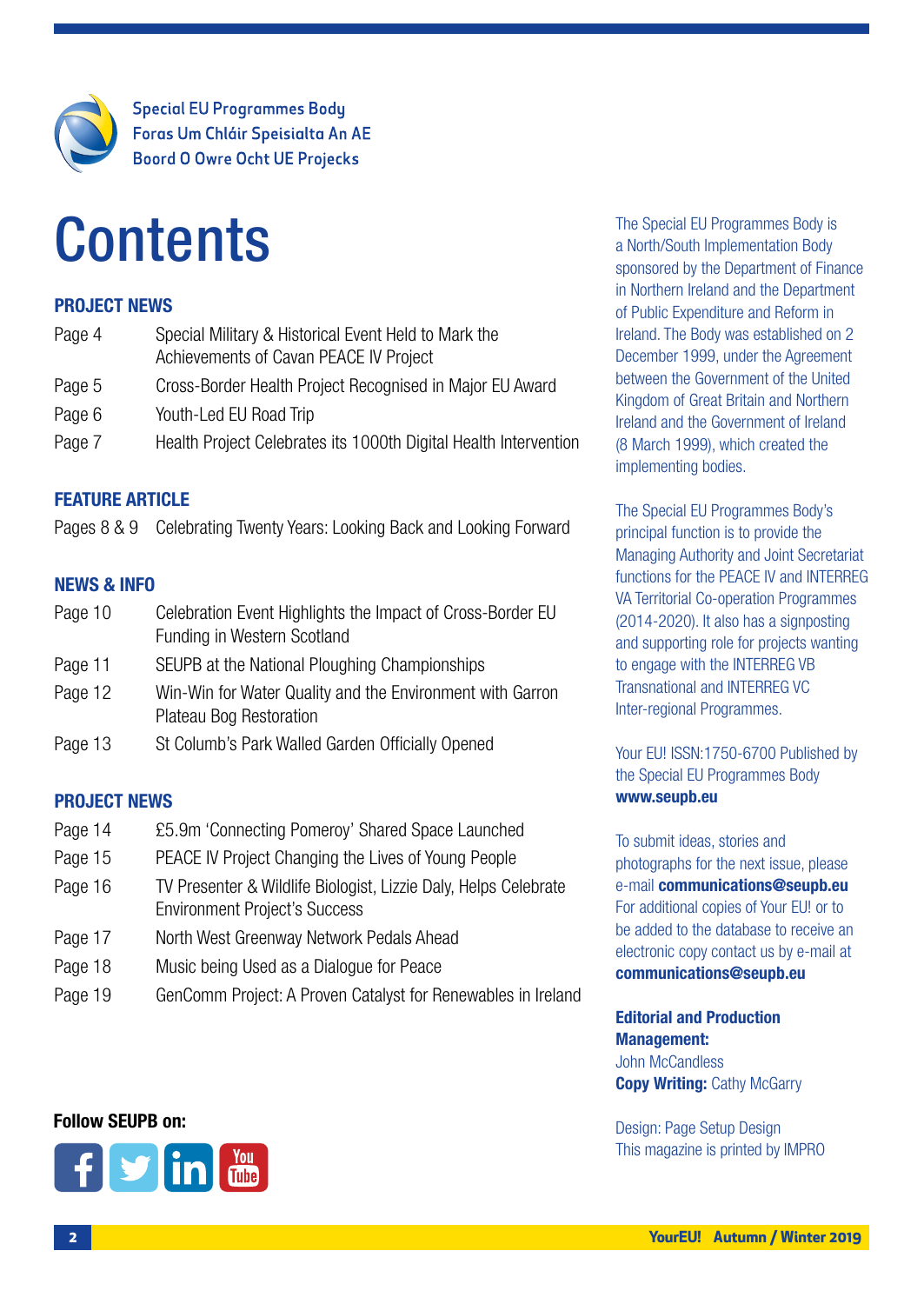### Welcome to the Autumn / Winter edition of Your EU!

It is hard to believe that we are almost at the end of 2019. Every year I always say how busy it has been, but this year has undoubtedly been one of the busiest; including project launches and closures as well as showcase exhibitions. We have also commenced the development of the new PEACE PLUS Programme.

A truly significant and exciting time, made even more poignant as we mark our 20th anniversary in December. To celebrate, we have compiled a special feature on pages 8 and 9, chartering some of the key successes of the present as well as the past.

We are currently in the process of finalising a series of PEACE PLUS stakeholder information events, which will be held in every county within the programme area in Northern Ireland and the Border Region of Ireland.

These will begin towards the end of the year, and continue in early 2020. It is going to be an extremely busy start to the New Year but we can't wait to get out across the region to hear the views of our stakeholders.

I look forward to updating you more about these events in the Spring edition.

In the last edition, I announced the launch of the first shared space project called the 'Monaghan Peace Campus'. I am delighted to announce that since then, another project has launched, called 'Connecting Pomeroy'. The €5.9m project aims to build positive relationships in the village through the delivery of a series of shared spaces including a suite of new community facilities and a magic forest, which will help boost outdoor and visitor opportunities. (You can read more about this project on page 14).

I have also continued to attend various launches throughout the year such as the Walled Garden at St Columb's Park in Derry (see page 13), and more recently, project closures for the local authority-led Peace Action Plans.

It has been a privilege to hear what a real success they have been and to meet the participants who take part. One such example is the closure of Cavan County Council's Peace Action Plan, where I was able to share in a day of celebration. (You can read more about this on page 4).

Finally, as with every edition, we have included an update from the INTERREG VB/VC Programmes. The Belfast Met led GenComm project has been going from strength to strength since it launched and is



proving to be a real catalyst in the development of renewables in Ireland. (You can read more about the project's progress on page 19).

I sincerely hope that you enjoy this edition of Your EU and I would welcome your feedback or comments on its content.

Gina McIntyre Chief Executive, SEUPB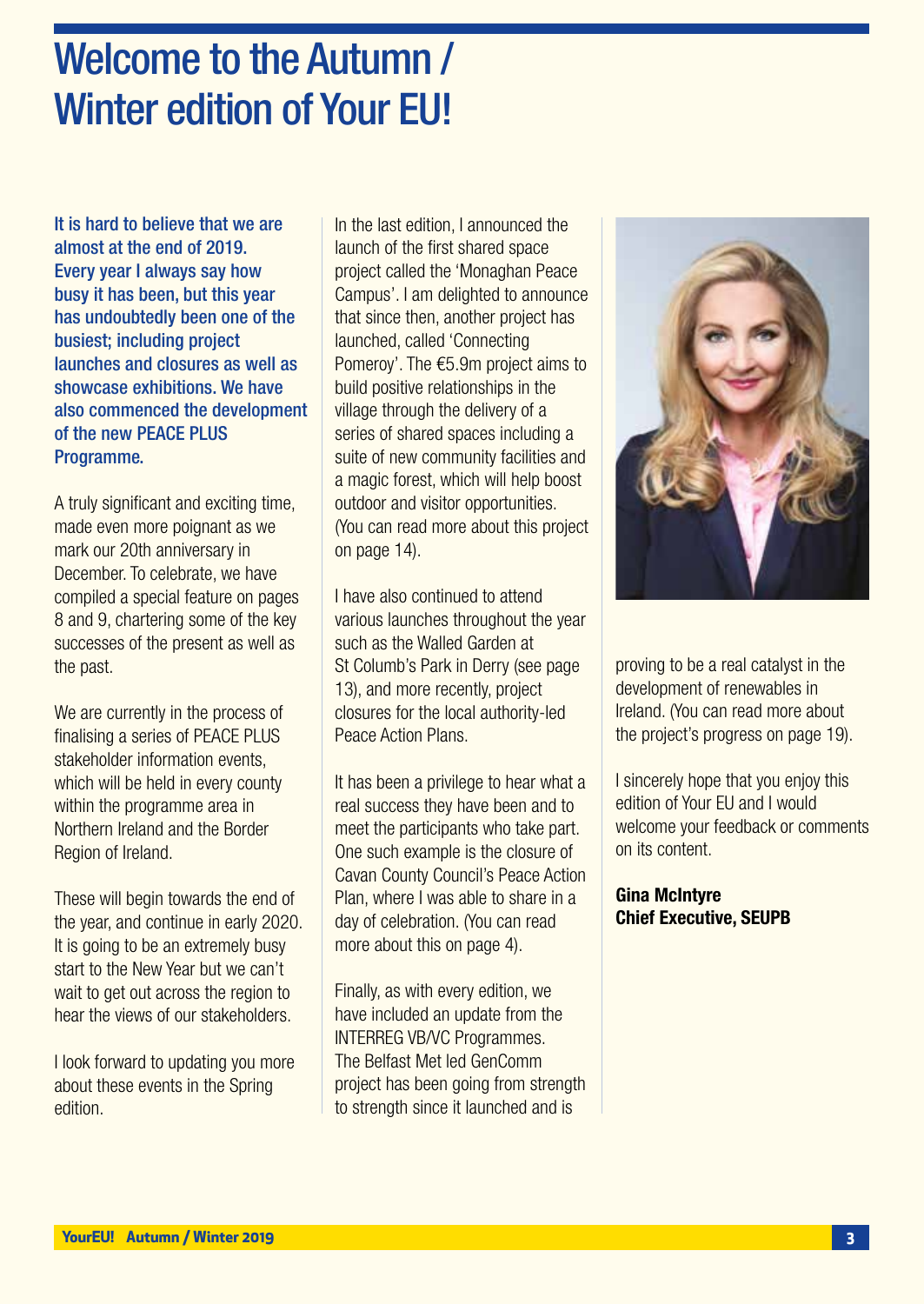### Special Military & Historical Event Held to Mark the Achievements of Cavan PEACE IV Project

A special military and historical event was recently held to mark the achievements of, and officially close, Cavan County Council's PEACE IV Local Action Plan.

Featuring exhibitions, talks and military re-enactments, the event perfectly reflected the achievements made over the three-year lifetime of the project.

Speaking at the event the Council's Acting Chief Executive, Eoin Doyle noted that the community-based projects under the Action Plan had ensured that EU funding had contributed to real and lasting change in the region.

"The transformative nature of this EU support is evident from the wonderful exhibition in the newly built shared space here at the County Museum," said Mr Doyle.

Also speaking at the event, PEACE IV Programme Manager, Jane Crudden, hailed the commitment of the: project promoters; delivery partners; programme participants; Local Community Development Committee (LCDC); and elected members of Cavan County Council, in delivering the transformative PEACE IV Action Plan locally.

"This Action Plan supported groups to come together and get thinking and talking about difference, explore the truth of living with prejudice and discrimination. This, hopefully, will

lead to bridging the gaps between intolerance and understanding."

Gina McIntyre, CEO of the SEUPB said: "Cavan County Council is the first local authority to have successfully completed its PEACE IV funded Action Plan. Almost one third of the total value of the PEACE IV Programme has been allocated to the local authorities in Northern Ireland and the Border Counties of Ireland. This is due to their unique position in being able to understand and respond to the social integration needs of the community."

"To date, the excellent work that has been undertaken by Cavan County Council has made an enormous positive impact in the community. It has created new partnerships, between people and organisations that would not have had the opportunity to work with each other before and by working collaboratively have had outstanding results," she continued.

Match-funding for the project has been provided by the Executive Office, in Northern Ireland and the Department of Rural and Community Development, in Ireland.



project are Gina McIntyre, CEO of the SEUPB and the Minister for Business, Enterprise and Innovation, Heather Humphrey's TD.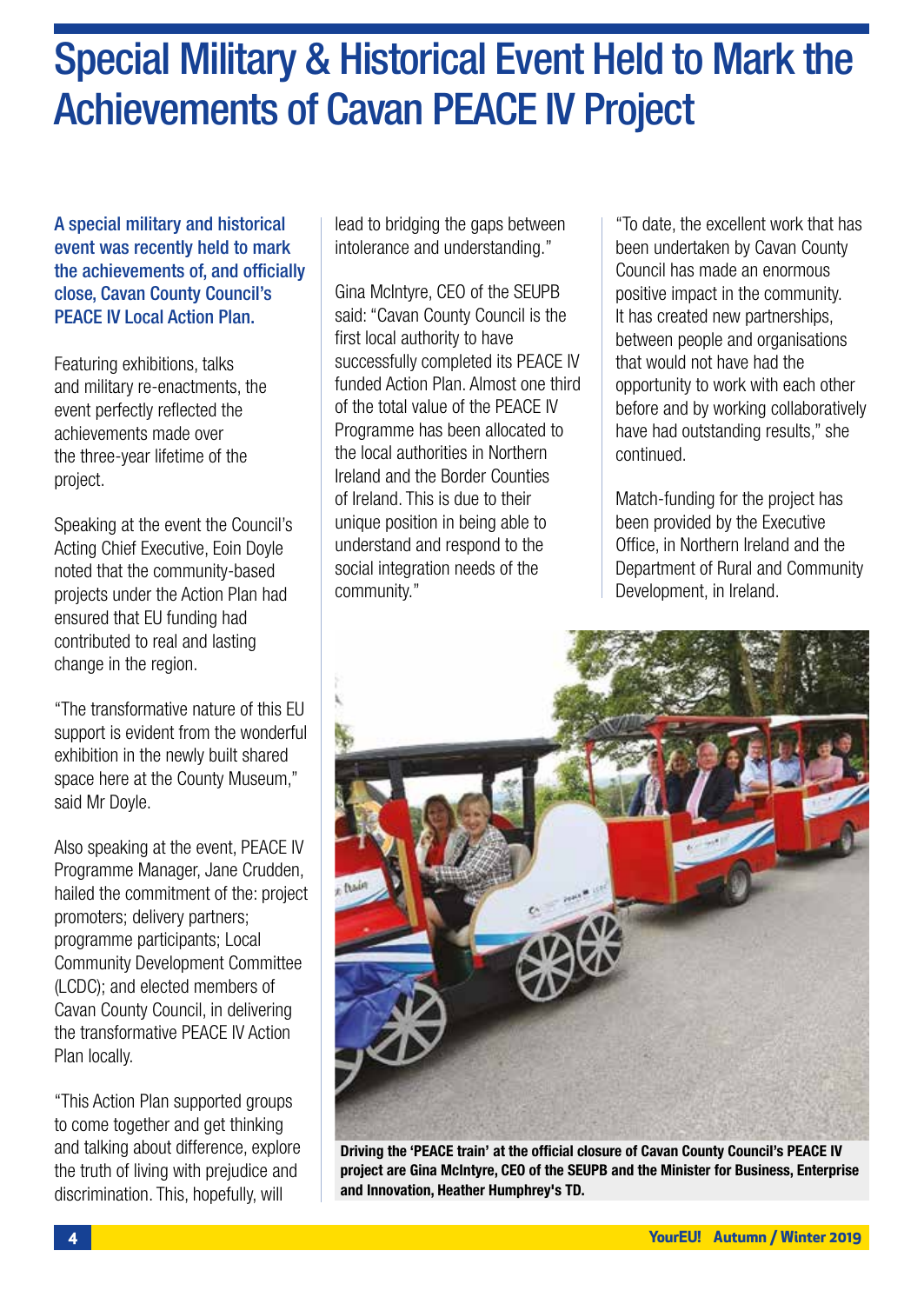### Cross-Border Health Project Recognised in Major EU Award

The cross-border Community Paramedic Project, under the INTERREG VA funded Acute project, was recently shortlisted in the prestigious, European-wide, RegioStars awards.

Competing against many other initiatives from across all 28 member states, the project successfully made it through as a finalist in the 'Modernising Health Services' category.

Managed by the cross-border Health and Social Care Partnership CAWT (Co-operation and Working Together), the pilot project was specifically designed to reduce the number of people who need to visit Accident & Emergency (A&E) Departments.

A collaborative initiative between the National Ambulance Service in Ireland, the Scottish Ambulance Service and the Northern Ireland Ambulance Service, the project is providing specialist training to ambulance staff so that more patients can be assessed and treated at home, or in their community.

To date, it has proved extremely beneficial for vulnerable older patients living in isolated, rural areas, across all three regions. The project has also helped to free up time, resources and much-needed bed space amongst a number of hospital A&E Departments and Acute Medical Assessment Units. It is currently being piloted in Buncrana in County Donegal; Clones in County

Monaghan; Castlederg in County Tyrone; and the Mid Argyll area of Western Scotland

In addition to providing Community Paramedic Training, the EU funding is being used to invest in new rapid response vehicles for the pilot areas. These vehicles are also fitted out with the specialist equipment needed to provide care to patients in their homes or their community.

Welcoming news of the project's nomination Gina McIntyre, CEO of the SEUPB, said: "We were delighted to hear that this excellent project had been recognised at a European level. It is one of a number of INTERREG VA funded initiatives that are implementing smart, effective cross-border solutions to health and

social care issues that affect many thousands of citizens living in the border region."

"The project is delivering on pioneering work, and in doing so is also helping to alleviate some of the pressures faced by our hospital emergency services, as well as providing much-needed healthcare to some of the most vulnerable and isolated members of society within their homes. I'm delighted this project was given the recognition it deserves." she continued.

Match-funding for the project has been provided by the Departments of Health in Northern Ireland and Ireland.



Pictured at the awards ceremony are (l-r) Sean Murphy, General Manager of Letterkenny Hospital; Gina McIntyre, CEO of the SEUPB; Bernie McCrory, CAWT Chief Officer; Edel O'Doherty, CAWT Deputy Chief Officer; and Damian McCallion, HSE National Director.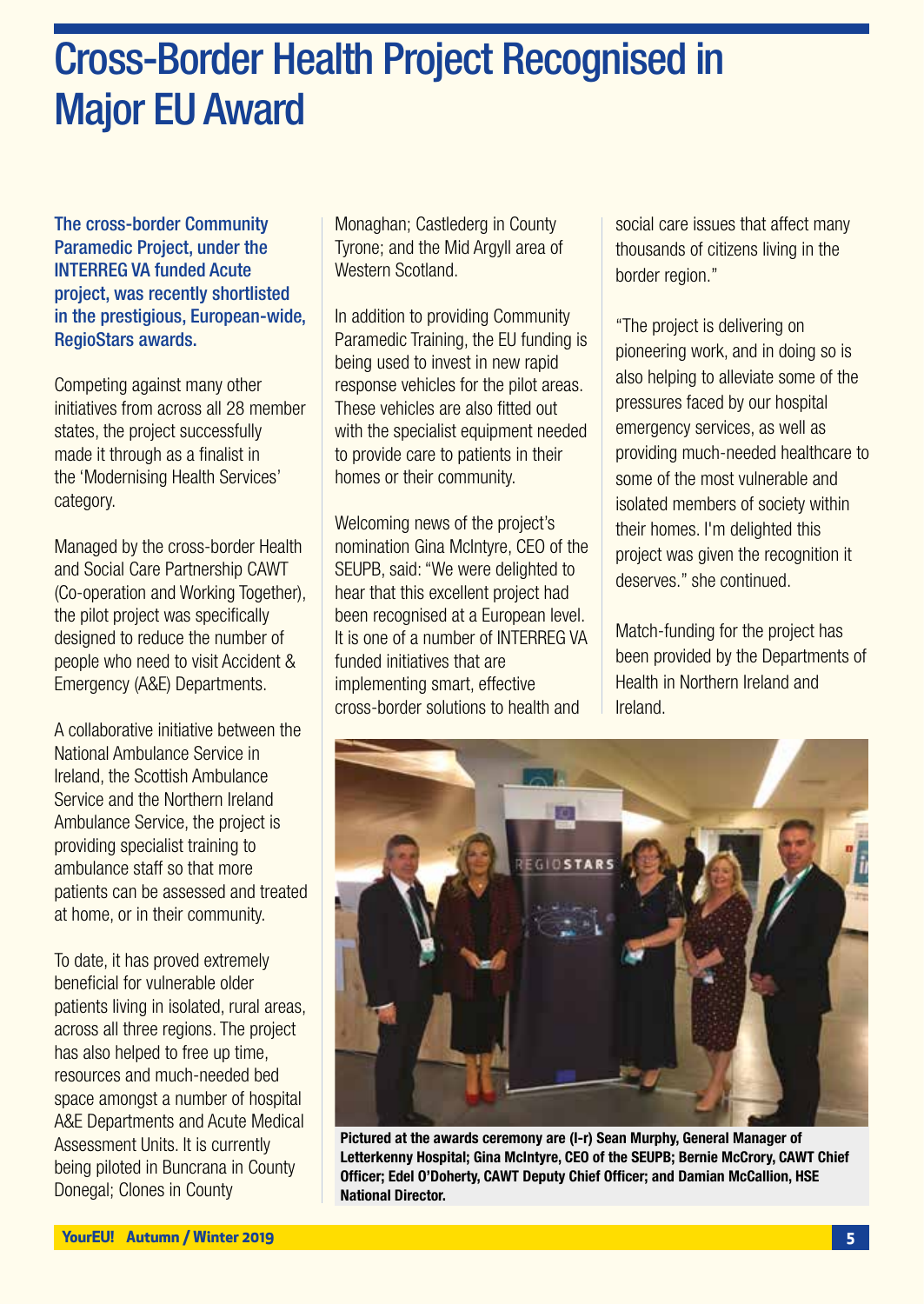### Youth-Led EU Road Trip

The European Commission took to the road with an exciting travel project in September with a group of hand-picked young social media influencer's.

Amongst thousands of applications, eight were selected to be on the Sweden - Canary Islands league of the trip, which included a visit to Northern Ireland.

The eight travellers included:

- Rares (27) a Romanian photographer, based in Italy;
- Dayana (22) a Bulgarian actress, living in the UK;
- Elliott (19) a video maker from Sweden;
- Vanessa (24) a South African blogger, now living in Hungary;
- Selina (22) a German (photo) reporter;
- Panos (23) a presenter from Cyprus;
- Olga (19) a Polish copywriter;
- And Wiinand (26) a filmmaker, from the Netherlands.

The trip is an initiative of the department of Regional and Urban Policies; aimed at young Europeans (18-24) and is described as a 'campaign for youth by youth'.

The young travellers where given the opportunity to explore Europe, over a month long adventure, learning just what the EU does on the ground. During their travels they met with their local peers, talked to young

influencers and took in many different activities and events.

In film, writing and pictures they were able to share their experiences to their online community, via their social media accounts.

As part of the Northern Ireland section of the trip, the eight young travellers visited the Youth Network for Peace project. The group were able to listen to some of the stories and experiences of the project's

young beneficiaries. Some of the group took part in a live on-air debate, as part of Youth Network for Peace's local radio station: Radio YNP.

In total the group visited 17 countries and more than 35 regions.

To date, the entire Road Trip campaign has reached 16 million young Europeans.



Members of the group enjoyed meeting Séan and Paddy from the PEACE IV Youth Network for Peace project at its headquarters in Youth Action, NI.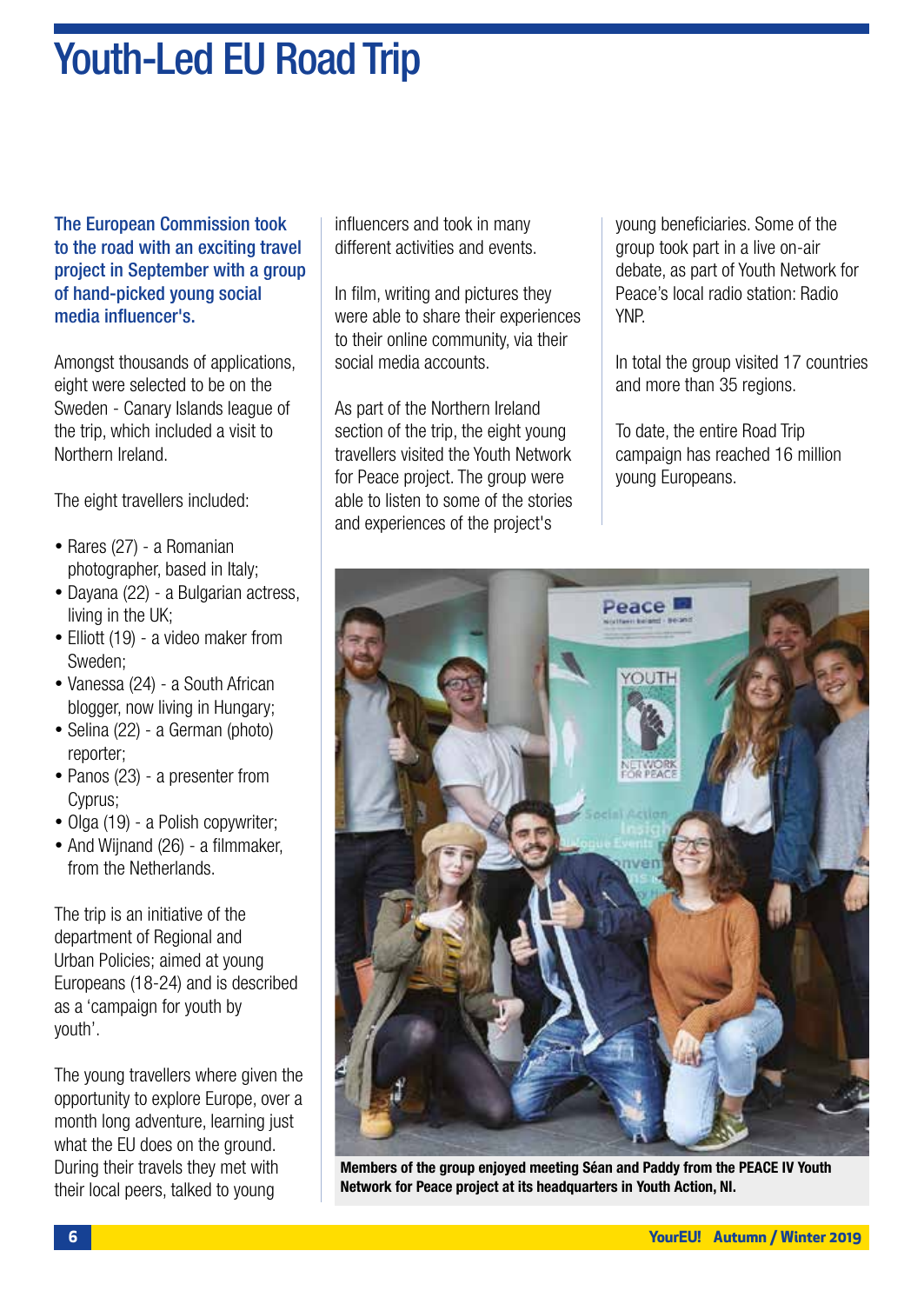### Health Project Celebrates its 1000th Digital Health Intervention

#### Over the summer the €8m INTERREG VA health project mPower celebrated its 1000th digital health intervention.

Led by NHS National Services Scotland (NSS), the project is creating a cross-border service for older people (65+) living with long-term health conditions across Ireland, Northern Ireland and Western **Scotland** 

It is working with communities to help individuals to take the steps needed to live well, safely and independently in their own homes, by self-managing their own health with the support of community connections.

mPowers Community Navigators are working with people referred from health and social care services, developing wellbeing plans which

connect them to activities in their community; as well as connecting them to technology to enhance support for health and wellbeing.

Overall, the project aims to support 2,500 individuals, through the development of wellbeing plans; as well as 4,500 individuals through digital health interventions.

One of the thousand beneficiaries was Daphne Nisbet, from Wigtownshire, in Dumfries and Galloway.

Daphne has benefited through *Florence*, a text-based medication reminder system to help her to take her medication as prescribed.

Daphne was referred to the project in early 2019 following the completion of a wellbeing plan with her local Community Navigator.

After an initial six-week trial of *Florence*, Daphne was successfully taking her medication as prescribed. Daphne increased her independence, something which she has expressed is very important to her.

For Daphne's full story visit: https://youtu.be/iYzbkCon8dA

For more information on the project, and for a list of all partners, visit: https://mpowerhealth.eu/

Match-funding for the project has been provided by the Departments for Health in Northern Ireland and Ireland, as well as the Scottish Government.



Daphne Nisbet, from Wigtownshire, is the 1000th person to have been helped so far by the project.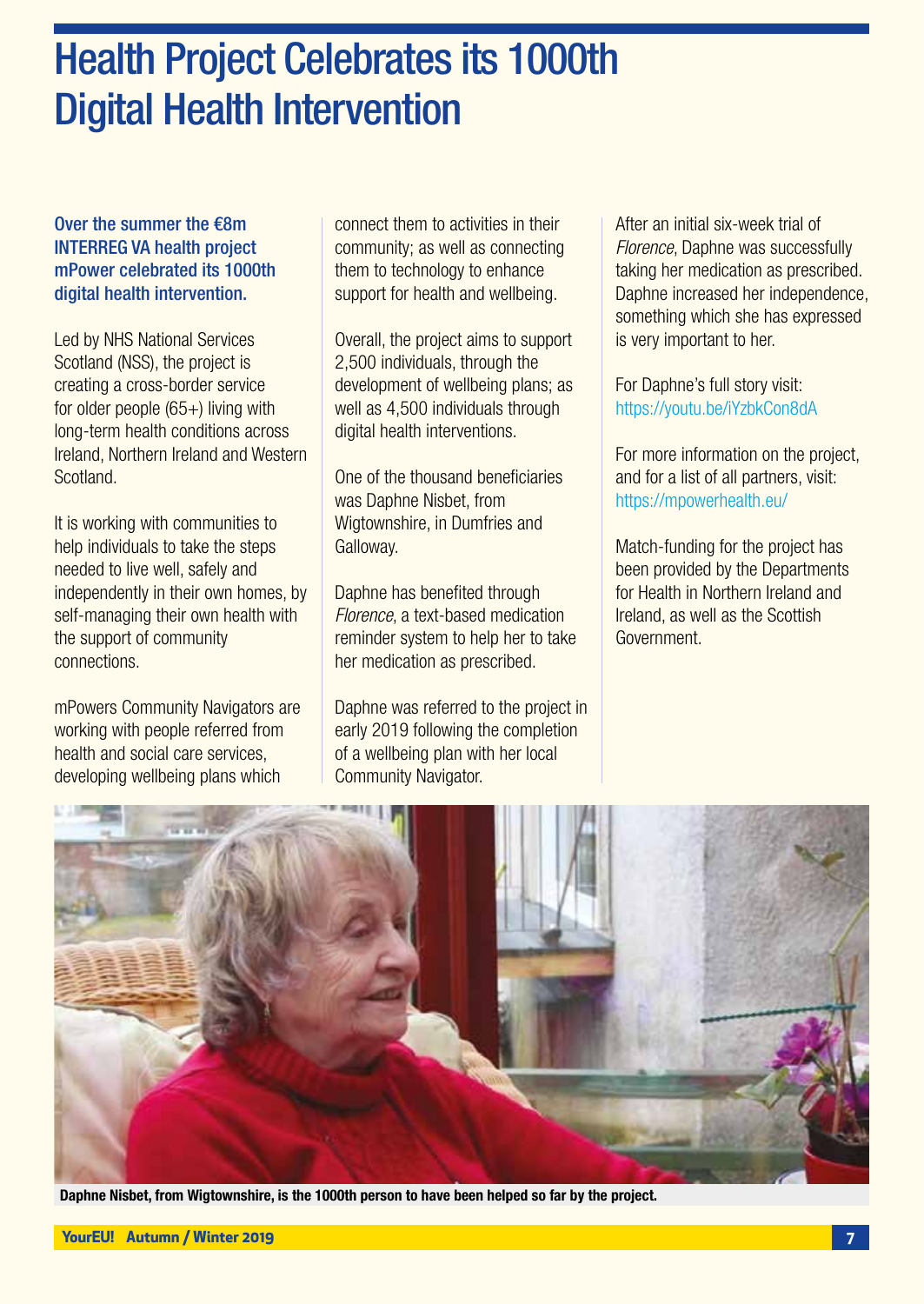# **Celebrating Twenty Years: Look**

### Twenty years…….

Twenty challenging; rewarding; innovative; and positive years; involving new starts; sad goodbyes and a lot of hard work and dedication…

It's all part of the SEUPB journey since its conception following the British-Irish agreement of 8 March 1999.

One of six cross-border organisations set up under this agreement, the SEUPB has acted as a North/South Implementation Body, overseeing the successful delivery of the EU's PEACE and INTERREG Programmes.

These programmes were designed to enhance cross-border co-operation; promote reconciliation; and create a more peaceful and prosperous society across Northern Ireland, the Border Region of Ireland and parts of Western Scotland.

As we reach this important milestone, Your EU decided to take the opportunity to reflect on the organisation's key achievements.

At the centre of its success has been its staff (some of whom have been present since the beginning). Dedicated, meticulous and hardworking, SEUPB employees are the heart and driving force of the organisation.



The CAWT Partnership, formed as a direct result of INTERREG Programme funding, have delivered (and continue to deliver) a wide range of projects, changing the lives of thousands of cross-border patients.



The PEACE Programme has provided support for thousands of victims & survivors of the troubles / conflict.

Secondly, are the EU Programmes it manages.

To date, the INTERREG Programme has invested approximately €851m within the region; supporting over 3,000 businesses, creating approximately 1,000 jobs and impacting over 100,000 beneficiaries in health; rural development; enterprise; and tourism. The current INTERREG VA Programme will continue to help create a more prosperous and sustainable crossborder region.



The Peace Link in Clones is just one example of a shared space project that has brought numerous benefits to the local community.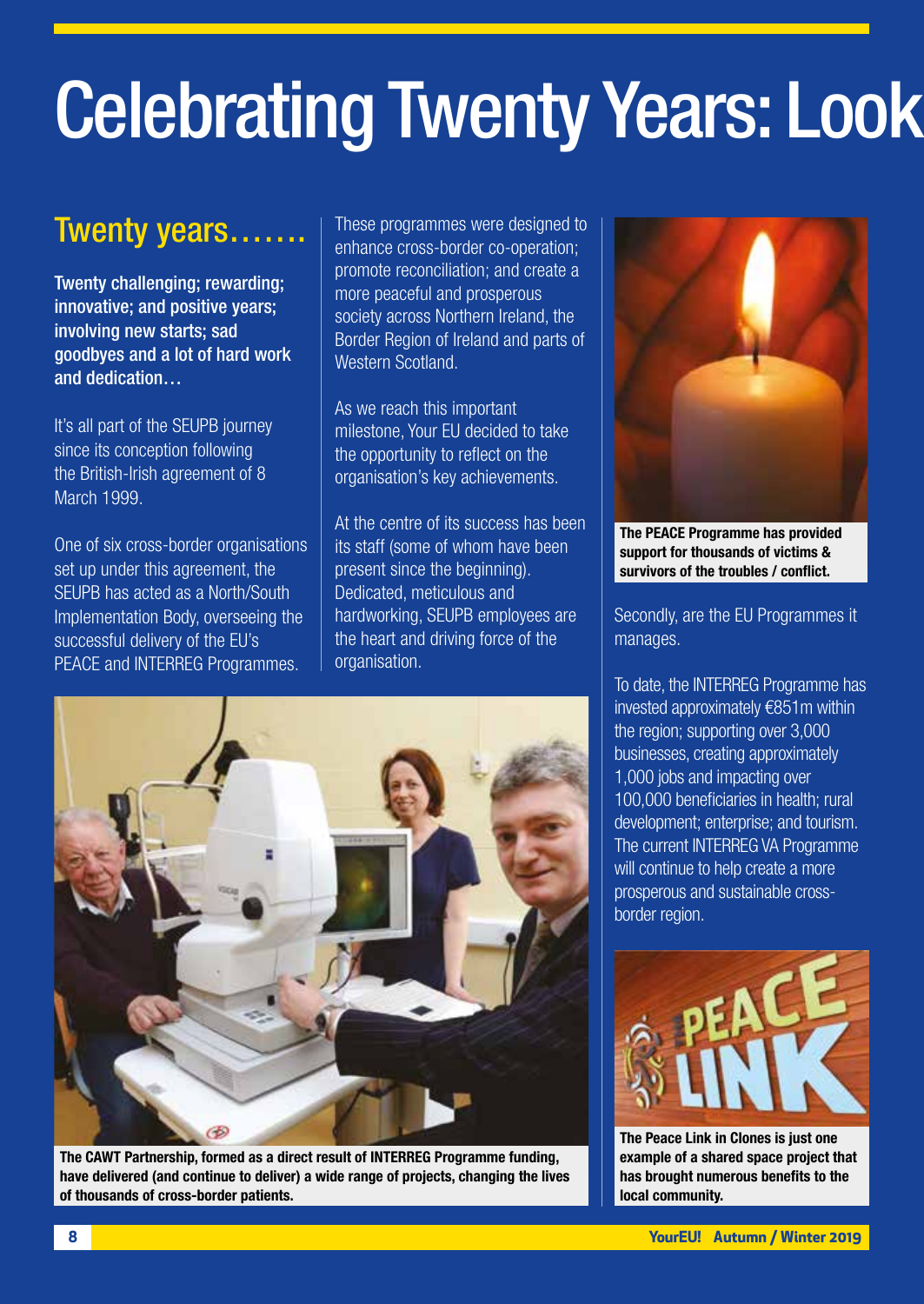## ing Back and Looking Forward

Similarly, the PEACE Programme has invested almost €2bn within the region; supporting over 44,000 victims and survivors; holding 189,000 anti-sectarian/racism events; and helping over 77,000 individuals entering or progressing in employment, education and training. As the PEACE Programme has evolved it has continued to promote peace and stability.

#### Iconic projects have included:

- The €16m PEACE Bridge in Derry-Londonderry. Designed to connect the mainly Catholic city-side with the predominately protestant Ebrington area, the project has permanently altered the landscape of the City.
- The creation of a number of much needed community & recreational shared spaces, where people from different communities and cultures



To date, the INTERREG Programme has invested approximately €851m within the region, supporting numerous cross-border initiatives such as greenway projects, which are creating new sustainable travel routes for both cyclists and pedestrians.

can meet and learn from one another. Notable projects include: Girdwood Community Hub in North Belfast; the Termon Centre in Pettigo, connecting Donegal and Fermanagh; and the Peace Link in Clones, which transformed a fourteen acre site into a state-of-the-art multi-use sports & recreational facility.

- The improvement of cross-border health and social care services, most particularly through the creation of the CAWT partnership (Co-operation and Working Together). As well as creating a network of healthcare professionals (North and South) CAWT projects have supported over 53,000 beneficiaries and created 121 new health and social care services. The partnership continues to receive funding under the current INTERREG VA Programme.
- And finally, the investment in businesses and enterprises, particularly SME's. One notable example is the €16.6m Co-Innovate project. Funded under the current INTERREG VA Programme, it is supporting over 1,400 SMEs and micro-businesses, helping boost small firms' competitiveness through increased participation in cross-border research and innovation collaboration.

Looking forward, the organisation is entering into exciting new territory



The Peace Link in Clones is just one example of a shared space project that has brought numerous benefits to the local community.

with the creation of the PFACF PLUS Programme. A hybrid of the PEACE and INTERREG Programmes, it will continue to contribute to social, economic and regional stability.

The development of the content for the programme will be subject to an extensive and robust information sharing process, allowing all stakeholders the opportunity to feed into the programme's development.

Looking forward, this investment will continue and support even more inspirational and important projects.



Peace Bridge, Derry – Londonderry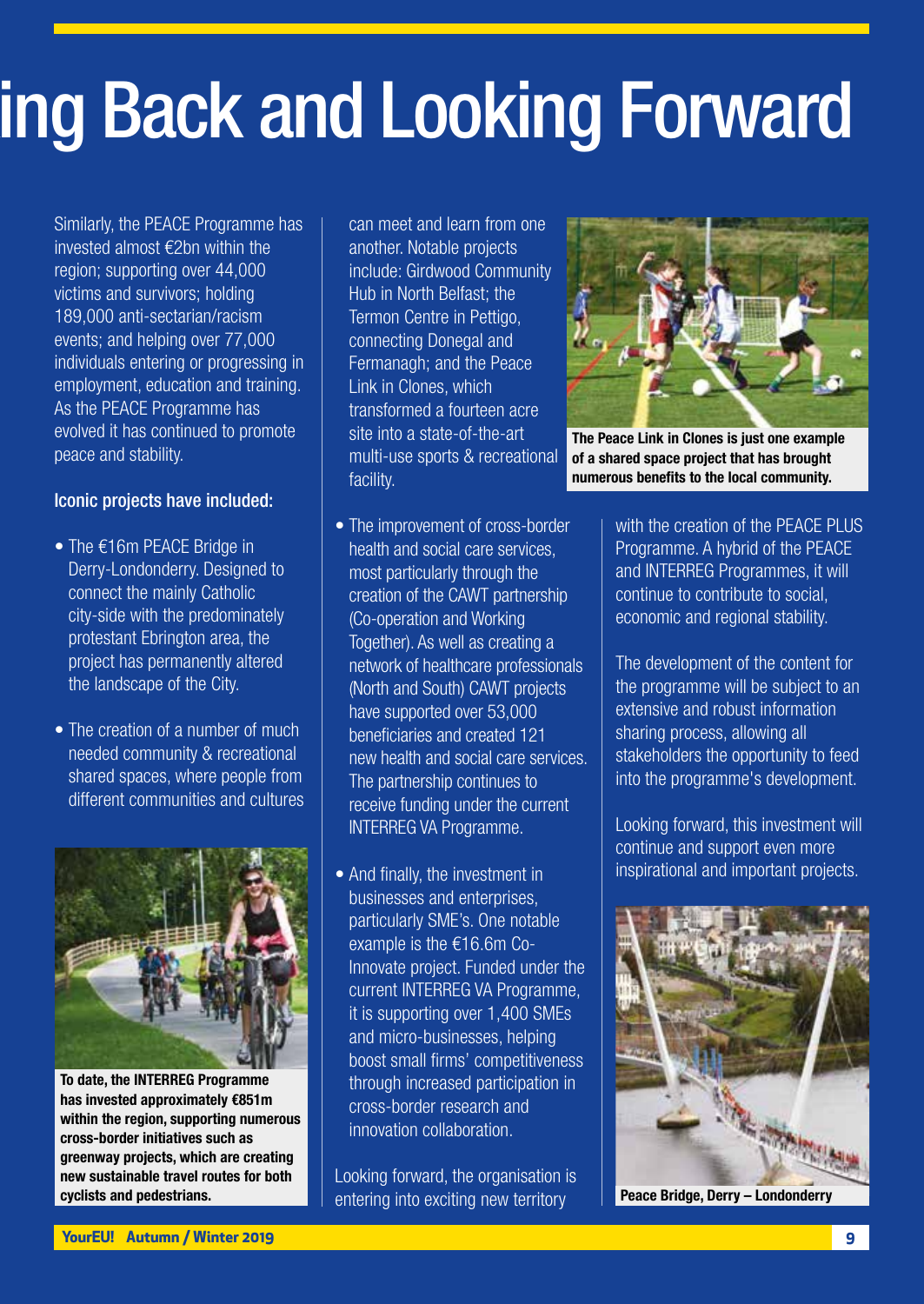### Celebration Event Highlights the Impact of Cross-Border EU Funding in Western Scotland

A high-profile exhibition showcasing the positive impact that EU funding is having in Scotland took place on 11 September in the Dynamic Earth Conference Centre, Edinburgh.

The exhibition was sponsored by the Scottish Government, Scotland Europa, Scottish Enterprise and the SEUPB.

A total of 16 different INTERREG VA funded projects, involved in the delivery of enterprise development. health & social care and environmental protection projects took part in the event.

Delivering a key-note speech at the exhibition was Minister for Trade, Investment and Innovation Ivan McKee, MSP. Addressing attendees he said: "The projects I've heard

about today are fantastic examples of what Scotland can achieve when we work closely with our Northern Irish and Irish neighbours. Its been great to see first-hand the innovative solutions put forward by projects to solve cross-border issues like health, transport and the environment.

The INTERREG VA Programme is a unique opportunity for organisations in Scotland to strengthen international ties and work across borders to address shared challenges. Whatever the future holds, Scotland will always remain open to working with our European friends and I hope we build on this successful collaboration in the years ahead."

Underlining the importance of the event Gina McIntyre, CEO of the SEUPB said: "This exhibition was

designed to showcase the fantastic breadth and diversity of projects that are currently being funded by the EU's INTERREG VA Programme involving organisations in Western Scotland, in partnership with Northern Ireland and Ireland. Each project represents a unique cross-border collaboration of different organisations working together to achieve a common goal."

"These collaborations would not have been possible, however, without the assistance provided by the INTERREG VA Programme. It has made great strides in encouraging new and innovative ways of working, information sharing and problemsolving that will be of benefit to all citizens living in Scotland, Ireland and Northern Ireland."



Celebrating with INTERREG VA project reps, and SEUPB CEO Gina McIntyre are Jim Millard, Branch Head of the Scottish Government (centre right); and Minister Ivan McKee, MSP (centre).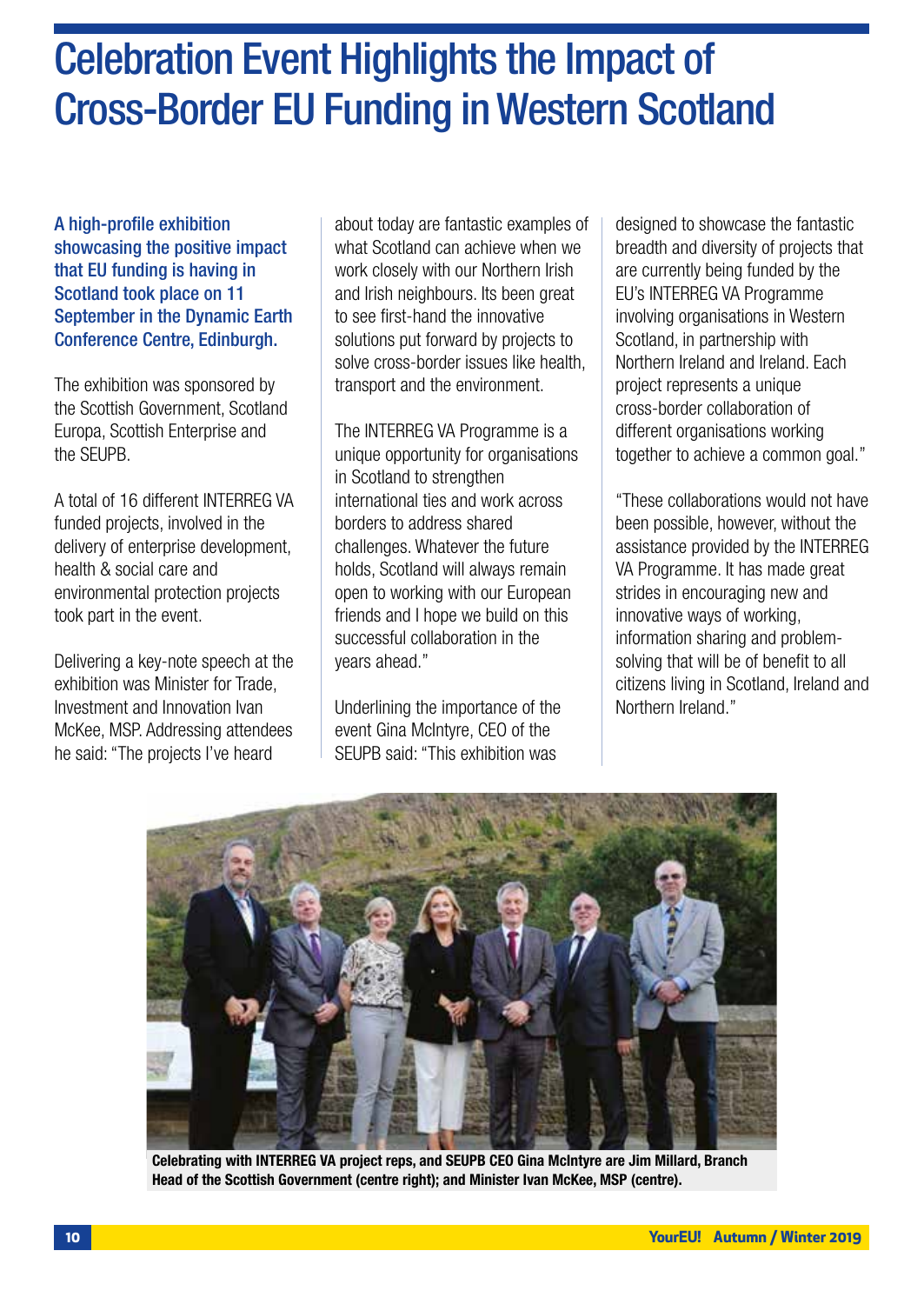### SEUPB at the National Ploughing Championships

#### For the second year the SEUPB took a stand at the 88th National Ploughing Championships in County Carlow.

With over 300,000 visitors it was a great opportunity to showcase the work of the PEACE Programme.

From farming to fashion; artisan foods to top-of-the-range machinery, the show features the very best of what Ireland has to offer, with almost 1,700 exhibitors taking part.

Helping to man the SEUPB stand, and provide clear examples of the benefits of the programme, were two young participants from the €1.1m Youth Network for Peace project and Louth County Council, who helped represent not only their PEACE IV Local Authority Action Plan but the €3.5m, INTERREG VA funded, Carlingford Lough Greenway.

Among the visitors to the stand was Minister for Rural and Community Development, Michael Ring TD.

The SEUPB PEACE cow also proved very popular with young visitors, and even went on a tour of the show.



Minister for Rural and Community Development Michael Ring pictured at the SEUPB stand, with Therese McArdle, Louth County Council (l) and Rosie Smyth, Department for Rural and Community Development (r).



Seán and Paddy from the PEACE IV Youth Network for Peace at the SEUPB stand during the show.

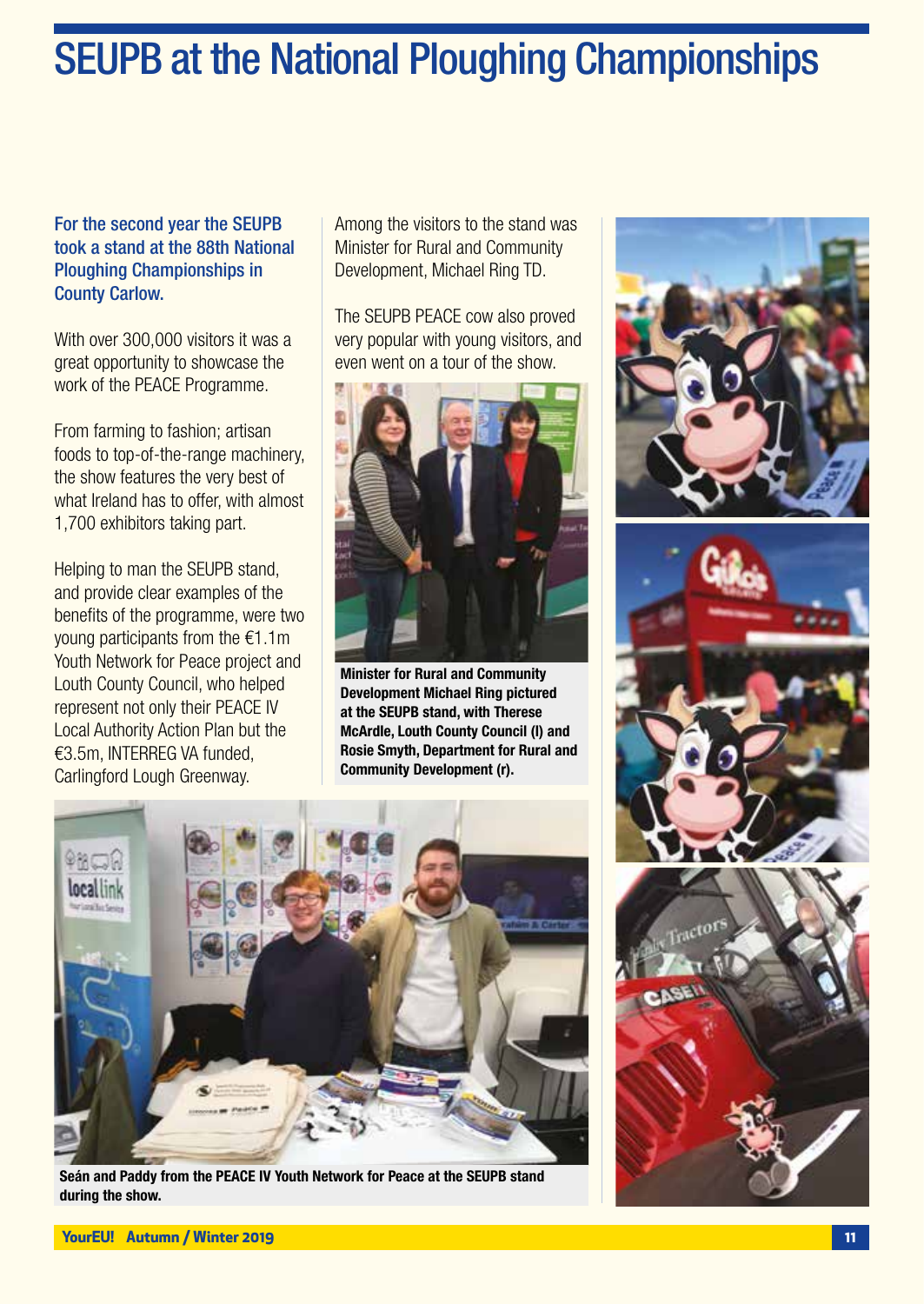### Win-Win for Water Quality and the Environment with Garron Plateau Bog Restoration

Improved water quality and benefits to the environment are the expected results of an innovative, INTERREG VA funded project, which is set to restore and repair 2,000 hectares of peatland in the Garron Plateau in County Antrim.

The Garron Plateau is the largest area of intact blanket bog in Northern Ireland and is recognised nationally and internationally as a habitat for a huge variety of rare plants, insects and birds.

Blanket bog is a fragile habitat. Previous management practices at the Plateau have taken their toll, with damage occuring through overgrazing and the digging of drainage channels through the bog.

The landscape supplies drinking water to approximately 14,000 homes in Ballymena and the surrounding area via the Water Treatment Works at Dungonnell Reservoir. The blanket bog acts as a vital carbon store, trapping and storing atmospheric carbon as peat accumulates.

Work has taken place at Dungonnell to help restore the blanket bog to its former glory; as well as improve water quality and encourage the native wildlife that used to live there to return.

This work forms part of the  $€4.7m$ Co-operation Across Borders for Biodiversity (CABB) project which will see 2,228 hectares of blanket bog being restored across three countries.

Speaking about the project Roy Taylor, NI Water Catchment Manager said: "During the 1960's and 1970's the land close to Dungonnell Dam was damaged when drainage ditches were dug through the bog. Combined with overgrazing by livestock, the peat was exposed, causing it to erode and dry out. With the exposure to the elements, the bog lost its natural ability to store water. This project aims to restore the bog to naturally filter the water and also provide a vital wildlife habitat."

The project has already been awarded a prestigious 'Green Apple Environment Award' for its work with Lowry Building & Civil Engineering, who helped install a number of dams for NI Water as part of the restoration of Garron Bog. In addition, the work is serving as best practice and is a model for future bog restoration projects in Northern Ireland and beyond.

Match-funding for the project has been provided by the Department of Agriculture, Environment and Rural Affairs in Northern Ireland and the Department of Housing, Planning and Local Government in Ireland.



Pictured at the event are (l-r): Sara Venning, CEO NI Water; Leanne Massey, Director SEUPB and Shaun Thomas, Director UK Countries RSPB.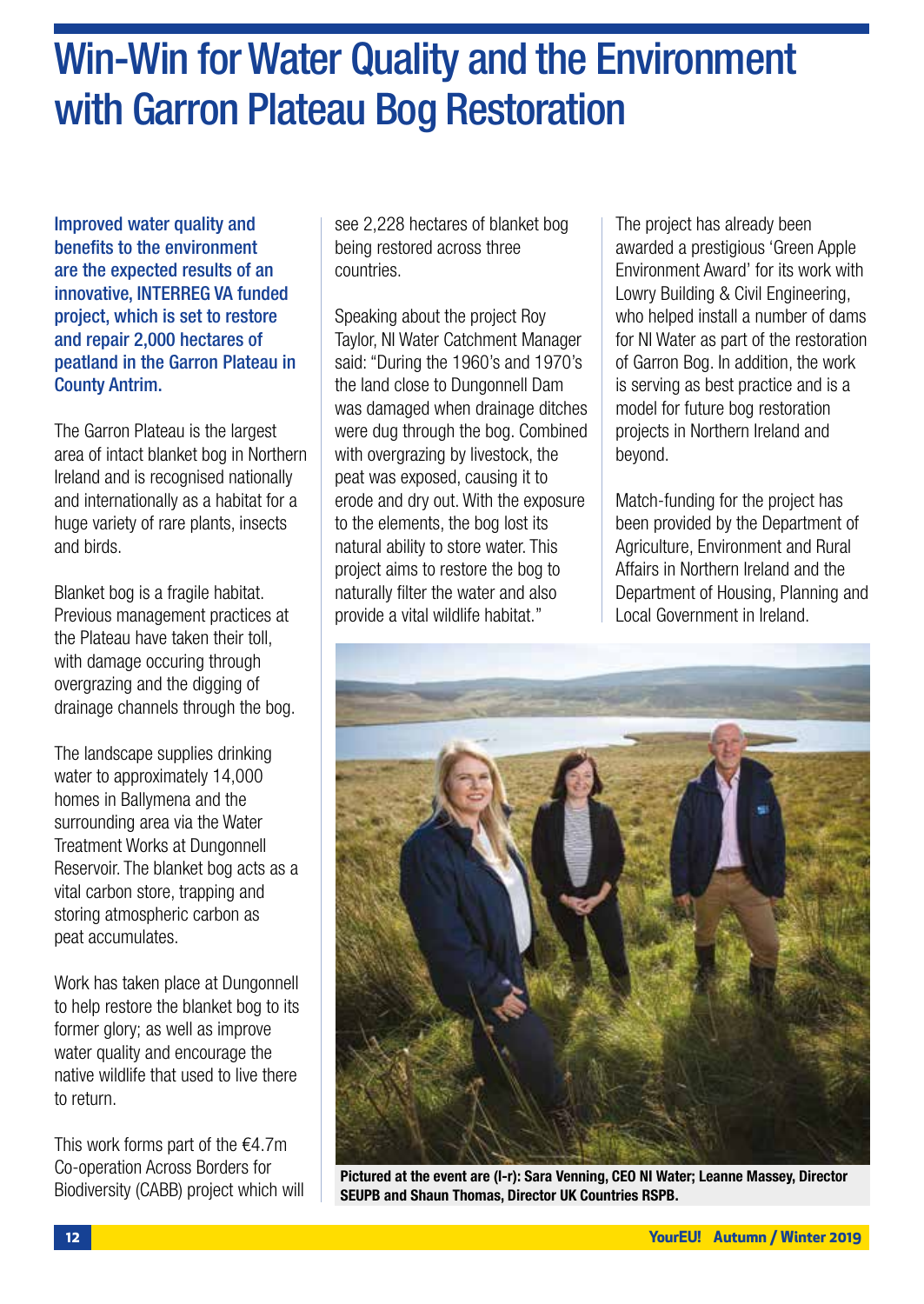### St Columb's Park Walled Garden Officially Opened

Derry City and Strabane District Council recently held a special ceremony to celebrate the launch of St Columb's Park Walled Garden.

Receiving £370,000 through the Shared Spaces and Services strand of the PEACE IV Programme the rebuilt garden includes a historic path network and will be used as a shared space by all sections of society.

The project was identified as a priority in both the Council's Parks Development Programme and its Strategic Growth Plan, both committing to protect and promote natural and built heritage assets, as well as develop parks and green spaces.

Speaking at the official opening event Gina McIntyre, CEO of the SEUPB reflected: "Peace IV funded Shared Space Projects, like the one we are celebrating here today, are being supported across Northern Ireland and the Border Region of Ireland. The EU's PEACE IV Programme has approved funding for a number of large-scale standalone projects as well as a larger number of smallerscale projects through local authorities."

"Upon completion, each one will provide a space for the local community to engage with each other. Working together offers an opportunity to challenge some of the misconceptions and prejudices that

have arisen both consciously and unconsciously. Every small step helps us move forward as a tolerant, peaceful and forward-thinking society, which is willing to embrace diversity."

Also speaking at the event was Alison Wallace, Chair of the PEACE IV Board, who added: "The Walled Garden is one of our key Shared Space projects under our PEACE IV Local Authority Action Plan."

"The PEACE IV Board are thrilled to see it officially opened and would encourage people to visit, or sign up, for the ongoing cross-community programme now being rolled out in the park."

"Since the opening of the Peace Bridge and with the ongoing regeneration of the Ebrington site, St.Columb's Park has been increasingly enjoyed by all our communities. Extending public places where people socialise together, like this Walled Garden, is very much part of peace."

"The project is not only restoring heritage - it is restoring hope", she continued.

Match-funding for the project has been provided by the Executive Office, in Northern Ireland and the Department of Rural and Community Development, in Ireland.



CEO of the SEUPB, Gina McIntyre, was proud to attend the special event alongside: the Mayor of Derry City and Strabane District Council (DCSDC), Councillor Michaela Boyle; Colin Kennedy, DCSDC; Sue Divin, DCSDC PEACE IV Manager; Alison Wallace, DCSDC PEACE IV Board Chair; Councillor Martin Reilly, DCSDC PEACE IV Board Co-Chair; together with members of the DCSDC PEACE IV Board & Council project staff.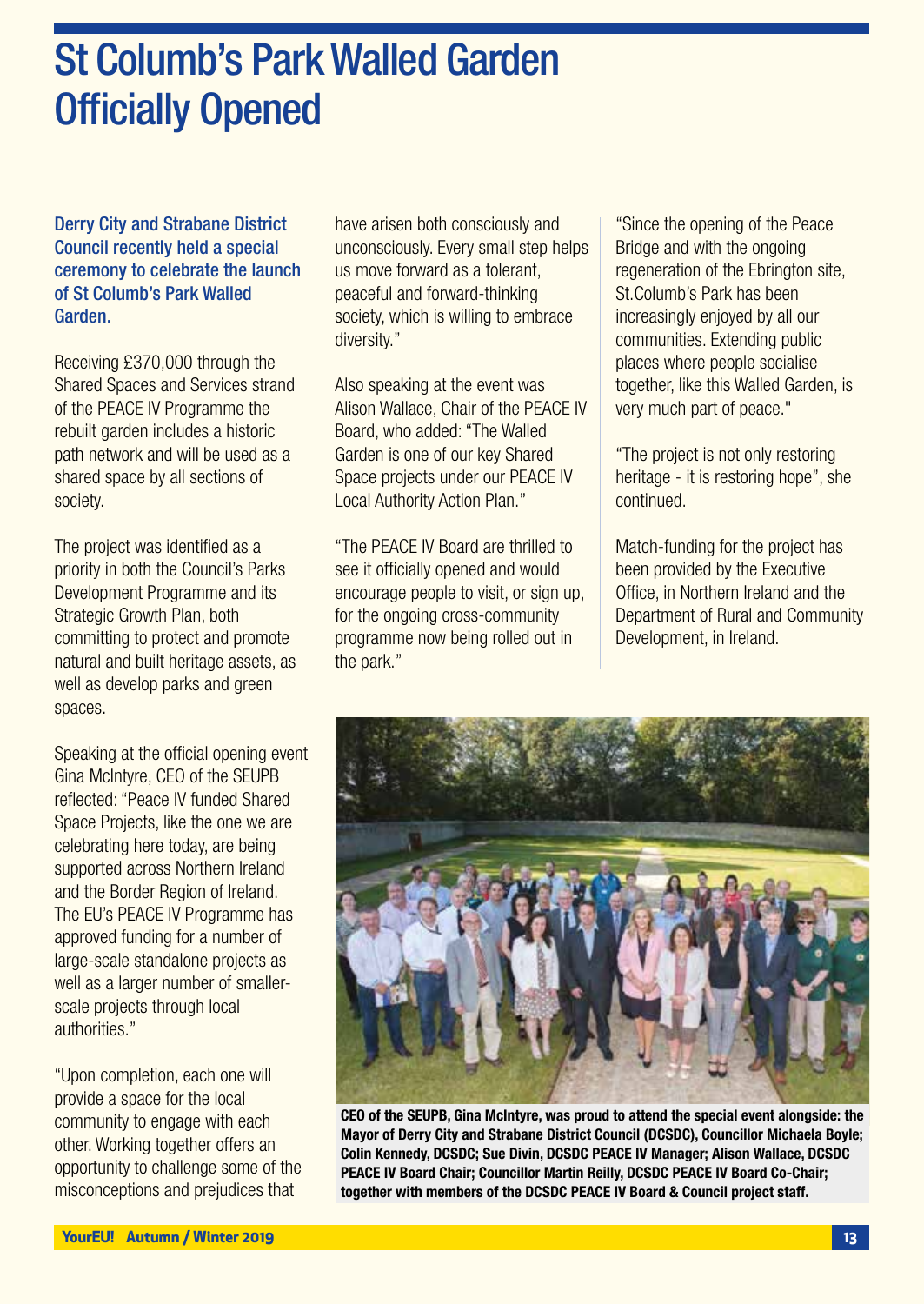### £5.9m 'Connecting Pomeroy' Shared Space Launched

A new, £5.9m, PEACE IV shared space project will connect the village of Pomeroy (Co.Tyrone) through the creation of shared community spaces and a programme of engagement.

Known as 'Connecting Pomeroy', the project has three core elements which will: enhance the look and feel of the centre of the village; create a suite of new community facilities; and boost outdoor and visitor opportunities through the development of a 'magic forest'.

EU funding will help develop a visitor centre and trail in Pomeroy Forest, and create opportunities for shared learning experiences with school, youth and community groups.

Among the new community facilities will be a new Church of Ireland Hall: a 3-G multi-use games area at the Presbyterian Church Hall; and a gym at Pomeroy's Plunkett's GAC.

The village will also benefit from a public realm upgrade; enhancing footpaths, lighting and planting, as well as helping to connect the top and bottom of the village, which have previously been considered to be divided by 'invisible' peace walls.

In addition, a three year engagement programme will seek to generate contact across the community, particularly among children and young people, encouraging respect and understanding, and leading to the formation of sustained friendships.

During the project's launch event the Chair of Mid Ulster District Council, Councillor Martin Kearney, reflected on the partnerships that had been formed and developed as a direct result of the funding, noting: "The local community is at the heart of the drive to connect Pomeroy and a strong partnership has been formed. The commitment which has been required to develop that partnership cannot be underestimated. It has, at times, taken no small degree of courage and a willingness to compromise, to understand an alternative view and a determination to reach agreement for the greater good of the community of Pomeroy."

Welcoming the project Gina McIntyre, CEO of the SEUPB said: "The different elements making up the Pomeroy project have all been specifically designed to create opportunities for people from all

parts of our community to come together."

"This creates the environment for people to set aside some of the misconceptions they may have about communities different than their own, which helps to increase understanding and mutual respect. It also acts as a catalyst for growth and the creation of a more peaceful, confident and forward looking society," she continued.

For further information about Connecting Pomeroy visit www.midulstercouncil.org/ connectingpomeroy

Match-funding for this project has been provided by the Department for Communities, in Northern Ireland and the Department of Rural and Community Development, in Ireland.



Pictured at the event are (back row  $I - r$ ) – Cathy Kelly, SEUPB; Mark Farquhar, Pomeroy Development Projects; Leanne Massey, Director SEUPB and (front row l – r) councillor Frances Burton; councillor Martin Kearney, Chair of the PEACE IV Partnership; and Oliver McDonald, Pomeroy Development Projects.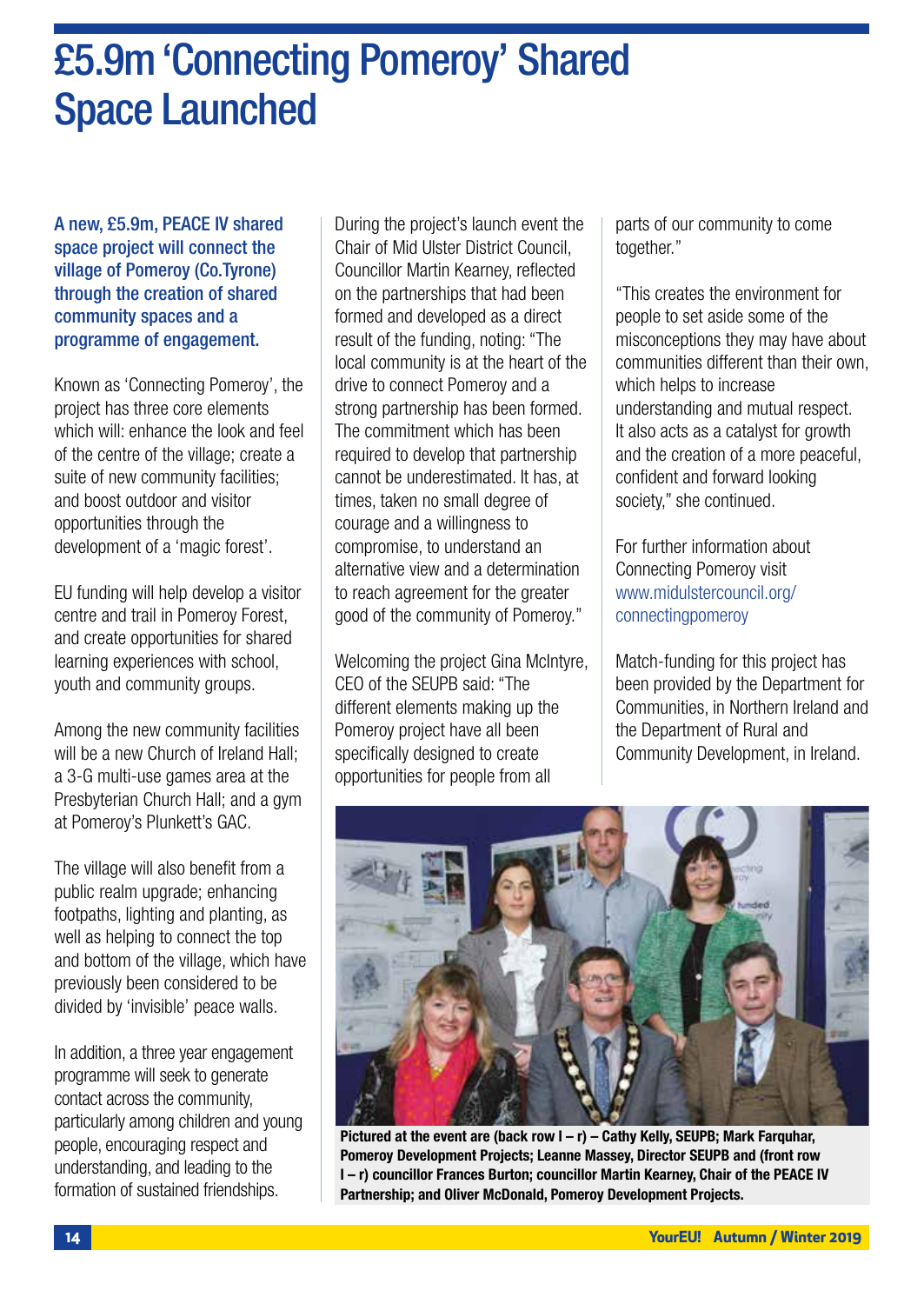### PEACE IV Project Changing the Lives of Young People

### The €3.8m PEACE IV funded Peace Bytes project has been working hard to help transform the lives of approximately 600 young people.

Working closely with long-standing community based project partners in Rathcoole; Derry-Londonderry; Newtownabbey; and Moville, Peace Bytes is utilising a combination of technology and traditional youth work methodologies in order to target, recruit and retain young people aged between 14 and 24.

Project participants are experiencing cultural interaction and exchange with members of different communities and are supported by dedicated youth workers, on a one-to-one basis, encouraging them to take a more active role in society.

Now in its second year, the project continues to make a difference to the lives of the young beneficiaries.

A few recent highlights have included:

- A number of trips and activities including an 'Ice Cream Social' fundraiser for Down Syndrome Ireland, organised with young people in Moville, Co. Donegal. The event included arts and crafts, face painting and, of course, ice cream.
- Similarly, young people in Antrim and Newtownabbey have been working on creating a new sensory break out room for their peers at Edmund Rice College, with

equipment and materials provided by local businesses.

- Embracing the power of sport to bridge divides, young people from Peace Bytes programmes across Northern Ireland and Donegal came together in August for a cross-community football tournament in Belfast.
- For Good Relations Week 2019, Peace Bytes in Derry-Londonderry held a series of events and workshops. These included the successful *'Stories of Healing'* event. This brought together a former British soldier and the sister of a man killed during the Troubles for a discussion with a group of young people at the Peace Bytes centre. There were also a series of day long workshops with young people, focusing on issues around identity and community.

In the coming months, a new cohort of young people will continue their work with the project. Weekly sessions towards OCN qualifications, cross-community and good relations activities and external trips will form the core of their engagement, with each group also designing and carrying out their own community social action project.

For more information about Peace Bytes, and other Bytes Project programmes, visit www. thebytesproject.com or email administrator@bytes.org.

Match-funding for this project has been provided by the Executive Office, in Northern Ireland and the Department of Children and Youth Affairs, in Ireland.



Young people and staff from the Peace Bytes project show off their drone photography skills at a cross-community workshop during Good Relations Week.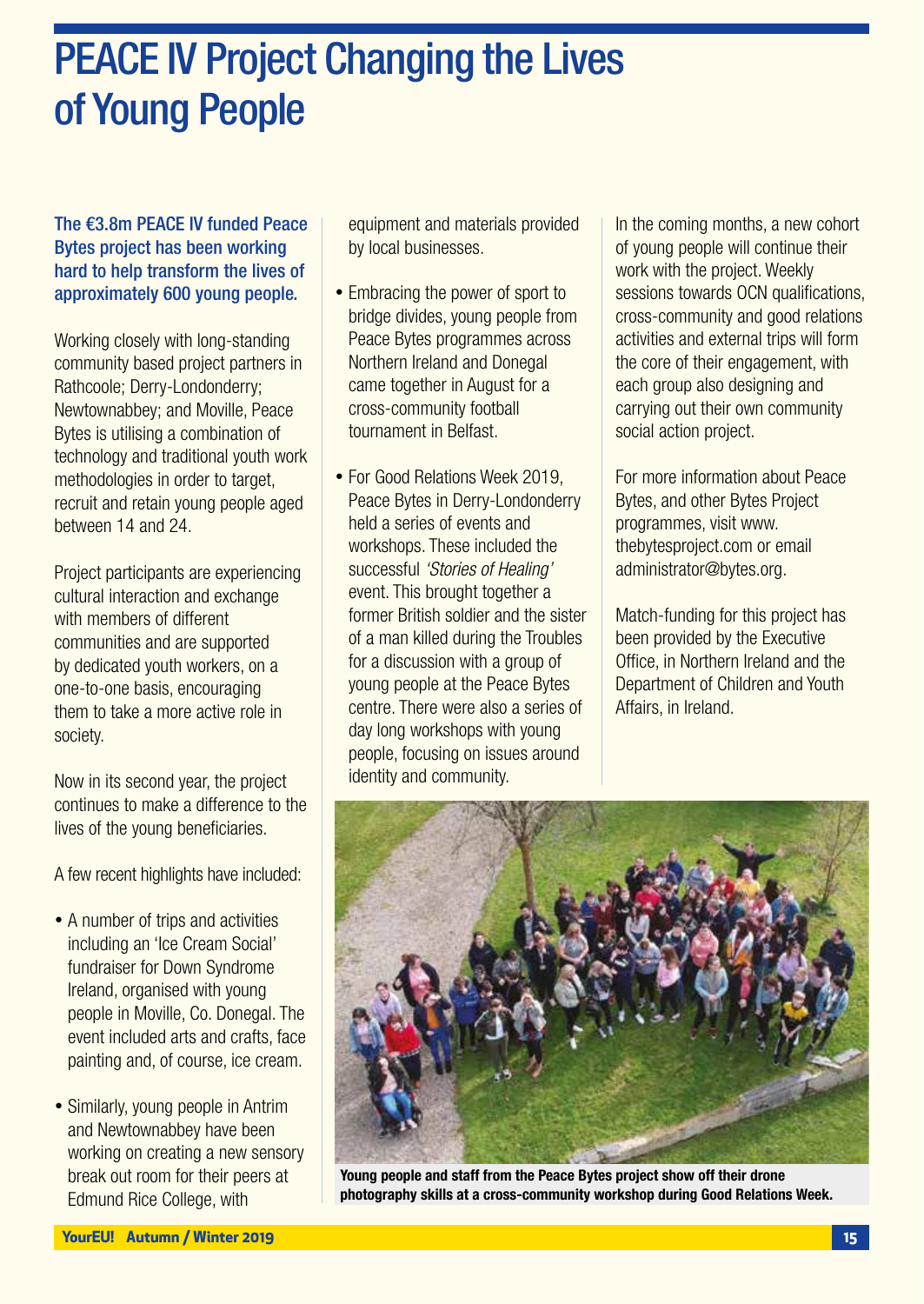### TV Presenter & Wildlife Biologist, Lizzie Daly, Helps Celebrate Environment Project's Success

TV presenter and Wildlife Biologist Lizzie Daly (host of BBC Earth Unplugged You Tube Channel) recently helped celebrate the success of the €9m Collaborative Action for the Nature Network project (CANN), at a special conference in Corrick House Hotel and Spa.

Overlooking the uplands of Sliabh Beagh, an important cross-border CANN site, the aim of the 'Delivering CANN' mid-project conference was to reflect on the success of the project since its launch in 2017; and encourage collaborative thinking, learning and action from attendees.

On the day Lizzie delivered a keynote address highlighting habitat loss across the globe and recognising our peatlands as being as important as the Amazon.

Progress updates from CANN partner organisations highlighted the key successes and projected targets of the project.

One of the key success stories discussed on the day was the discovery of a rare Desmoulin's whorl snail by a team of specialists who had been conducting field surveys as part of the project. Typically less than 3mm in size, these molluscs are smaller than a new-born baby's fingernail. This find, alongside bird surveys, foraging workshops, mapping projects and invasive species trials were all part of the CANN project's highlights.

The CANN project aims to improve the condition of protected habitats and support priority species found within Northern Ireland, the Border Region of Ireland and Scotland. Such targets will allow the region to meet key EU biodiversity targets, ensuring the future of these internationally important habitats and species.

With 11 project partners, the work of the CANN project is both vital and far reaching; carrying out on the ground

conservation actions on over 3,650 hectares of designated sites (Special Areas of Conservation) to improve their environmental condition.

Match-funding for this project has been provided by the Department of Agriculture, Environment and Rural Affairs, in Northern Ireland, the Department of Housing, Planning, Community and Local Government, in Ireland and by Scottish Natural Heritage, in Scotland.



Pictured at the event are (l-r): Sheena McEldowney, Newry, Mourne and Down District Council; Andrew King, SEUPB; Leanne Massey, Director SEUPB; Councillor Charlie Casey, Chairperson, Newry, Mourne and Down District Council; Michael Lipsett, Newry, Mourne and Down District Council; and Eamonn Keaveney, Newry, Mourne and Down District Council.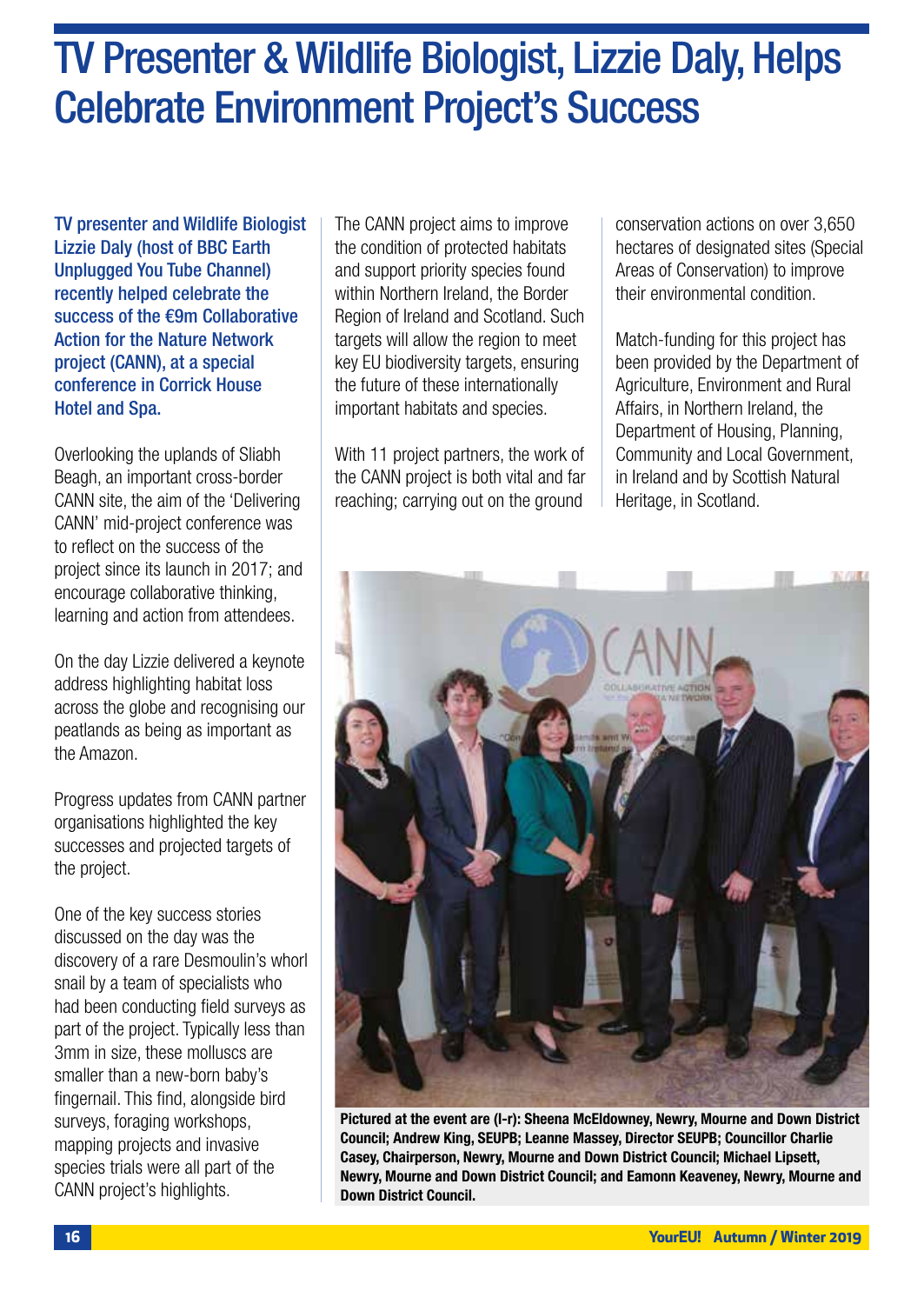### North West Greenway Network Pedals Ahead



### In the 2018 summer edition of Your EU we featured the launch of the €14.85m, INTERREG VA-funded North West Greenway Network.

Led by Derry City & Strabane District Council the funding will enable 46.5km of cross-border greenway and shared path to be constructed across three routes in the North West region:

- Derry-Londonderry Buncrana;
- Derry-Londonderry Muff;
- Lifford Strabane.

Fast forward to November 2019 and substantial progress has been made on the project. After widespread community and stakeholder consultations, the greenway team has now finalised the route corridor for each area.

Planning applications have been submitted for Lifford-Strabane (route 3) and Derry-Muff (route 2), with permission granted by Donegal County Council for the Lifford and

Muff sections. Planning applications for the 32.5km route linking Derry to Buncrana (route 1) will be submitted by both local authorities in 2020.

Construction in Muff will commence by Christmas 2019, with work in Lifford and Strabane expected to follow by March 2020.

Speaking about the project developments Jonathan Henderson, Programme Manager, said: "We are very excited that construction will soon commence in Muff, with Lifford and Strabane following in the New Year. The infrastructure planned will transform how people travel and interact in their respective towns, both facilitating and encouraging more active, healthier lifestyles to the benefit of people's wellbeing."

Furthermore, the team's Active Travel Officer has been out and about engaging workplaces, schools and communities to incorporate active travel into their daily routines, which will have a positive long-term impact



Attendees at a recent community workshop, where they learned about bike maintenance from the Active Travel Officer.



Culmore Road in Derry-Londonderry, part of route 2 as it currently looks.



The anticipated view of Culmore Road following completion of works.

on the environment and wider society.

Keep-up-to-date with the project news via its facebook and Twitter pages: @nwgreenway.

Match-funding for this project has been provided by the Department of Infrastructure, Northern Ireland and the Department for Transport, Tourism and Sport, Ireland.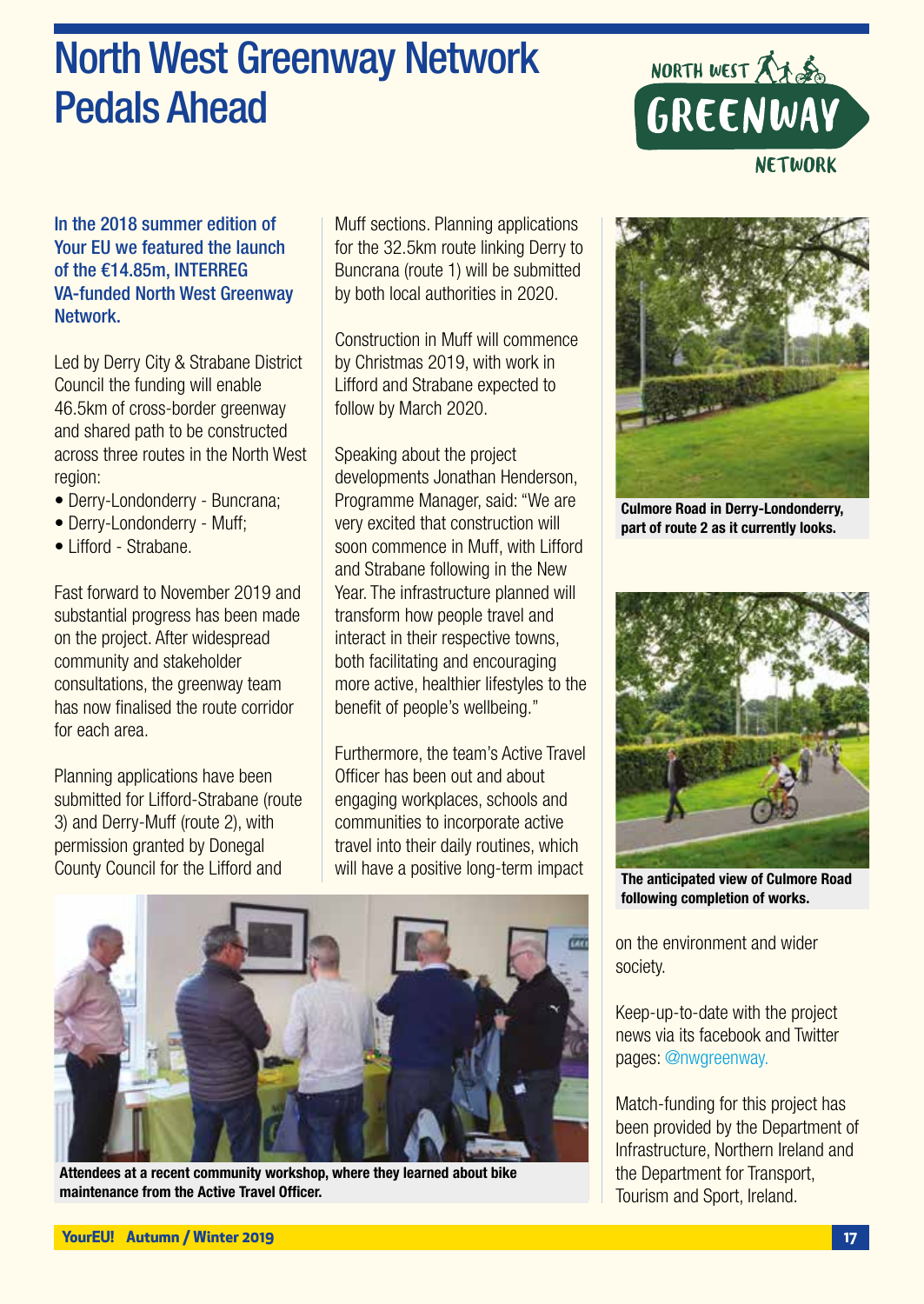### Music being Used as a Dialogue for Peace

*"I used to think that music was like lace upon a garment, nice to have but not necessary. I have come to believe that music is essential to our community life." George Eastman - an American entrepreneur who founded the Eastman Kodak Company.* 

Music was the dialogue in Draperstown as Glasgowbury Creative Hub hosted the launch of the Mid Ulster *Orchestra of Change*, a Beyond Skin project.

The project forms part of Mid Ulster's £3m Local Authority Action Plan and its aim is to use music to provide a platform for children and young people to express their identity, needs, gifts, stories and sense of belonging.

Music productions from the project will explore themes of equality; human rights; environment; community; mental health; youth;

peace and security. Beyond Skin are creative innovators in peacebuilding, enabling the arts as the dialogue to assist the development of a more peaceful, equal and intercultural society, free from racism & sectarianism.

The project was formalised after the success of Beyond Skins' series of *Orchestra of Change* workshops during the Arts Dialogue programme for the Magherafelt Tafelta Festival in August 2018. The project was developed into an eighteen month programme, welcoming participants across the Mid Ulster district.

Speaking about the initiative Beyond Skin founder Darren Ferguson commented: "Every process has a rhythm and we all have soundtracks to our stories. The Northern Ireland peace process is no different. Sharing, learning and celebrating through music and sound is the best approach for building relationships

and skills that enable people to contribute to a society where the cycle of sectarianism and intolerance is broken. Just like an orchestra, each participant will demonstrate how you can be an individual, but part of it all at the same time."

The *Orchestra of Change* Project is open to anyone 10-18 years who plays an instrument or sings. Facilitating the majority of the project will be Greek composer & musician Nikos Petsakos and Hip-Hop Rap producer Raphael Frank. Both Nikos and Frank are part of the Arts Dialogue collective, an international intergenerational team of musicians, artists, producers, writers & peace activists.

Match-funding for the project has been provided by the Executive Office, in Northern Ireland and the Department of Rural and Community, Development, in Ireland.



Participants at the launch of the Mid Ulster Orchestra of Change event are pictured with Councillor Cora Corry, Carntogher Ward, Mid Ulster District Council, Beyond Skin facilitators Niko Petsakos, Raphael Frank and Sean Henry.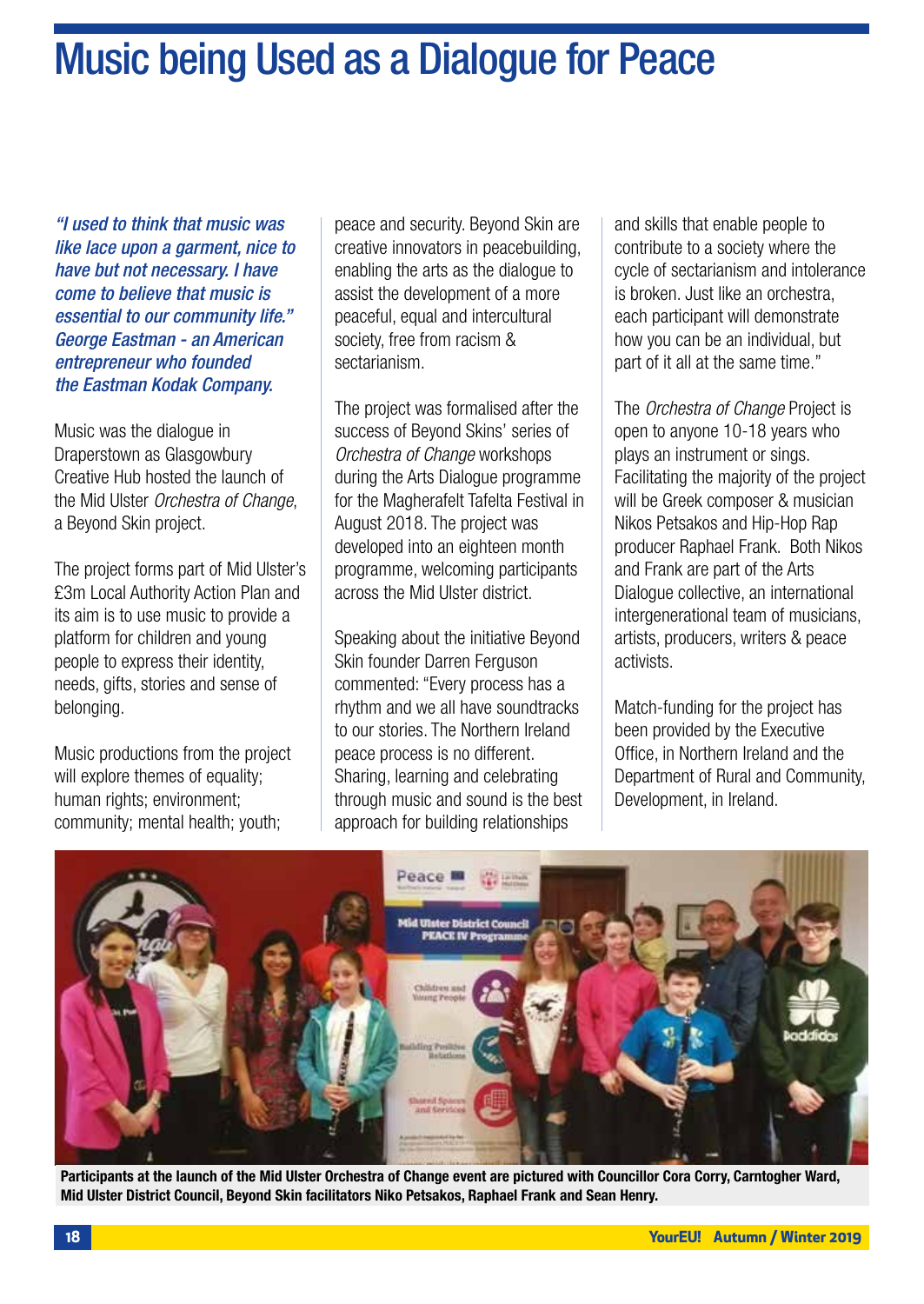### GenComm Project: A Proven Catalyst for Renewables in Ireland

#### Your EU previously featured the Generating Energy Secure Communities (GenComm) project.

Addressing issues in energy and sustainability for North West European Communities, the project is developing a sustainable, community-scaled, hydrogen (H2)-based, model that will use local renewable sources to supply electricity, heating and transportation fuels.

GenComm aims to reverse the current situation in which communities meet 75-80% of their energy needs from non-renewable sources. The proposed model will allow renewable generated energy to: [1] be dispatchable, [2] meet heating demand, and [3] supply transportation fuels. Therefore, through the model, communities will be able to develop autonomous, secure and sustainable energy matrixes.

Since its launch, the project has made some steady progress.

One example in Northern Ireland is an initiative at Rathlin Island, off the Antrim coast. The Rathlin Island Action Plan aims to enhance community involvement to conserve the islands exceptional environmental heritage. David Strain, eCar Project Manager at the Department for Infrastructure welcomed the plan, saying: "The Department for Infrastructure in Northern Ireland is responsible for implementing and monitoring the Rathlin Island Policy

and Action Plan. Rathlin is Northern Ireland's only inhabited offshore island and the Policy and Action Plan plays a key role in securing Rathlin's continued sustainable growth. The GenComm partners are engaging with the Department and islanders to share the benefits a clean hydrogen energy solution could bring to the Island.

Another example is the Valentia Island community off the coast of Co.Kerry. The local Valentia Energy group is soon to become a formal Energy Co-operative. The Energy Co-Ops CEO, Cormac Walsh, said: "The GenComm project has been an enormous help to ourselves at Energy Cooperatives Ireland. The project has provided us with technical information and top Hydrogen contacts in various partner countries. It has also provided us

with access to validation of Hydrogen data for our ongoing Valentia Island Hydrogen initiative. GenComm is an outstanding EU project which is progressing step-by-step."

Additionally, GenComm project partner Energia hit the headlines in early July when they announced they planned to invest more than £3 bn in renewable infrastructure over the coming five years.

Energia said its infrastructure investment will create an additional 200 jobs at the group, in addition to an estimated 3,000-5,000 construction jobs over the course of the five years.

Upcoming projects include: onshore and offshore wind farms; solar power; hydrogen fuel generation; and bio-energy facilities.



Paul McCormack, GenComm Programme Manager, is helping drive the project forward to meet some key targets. He is pictured here addressing the project partners at a meeting earlier this year.